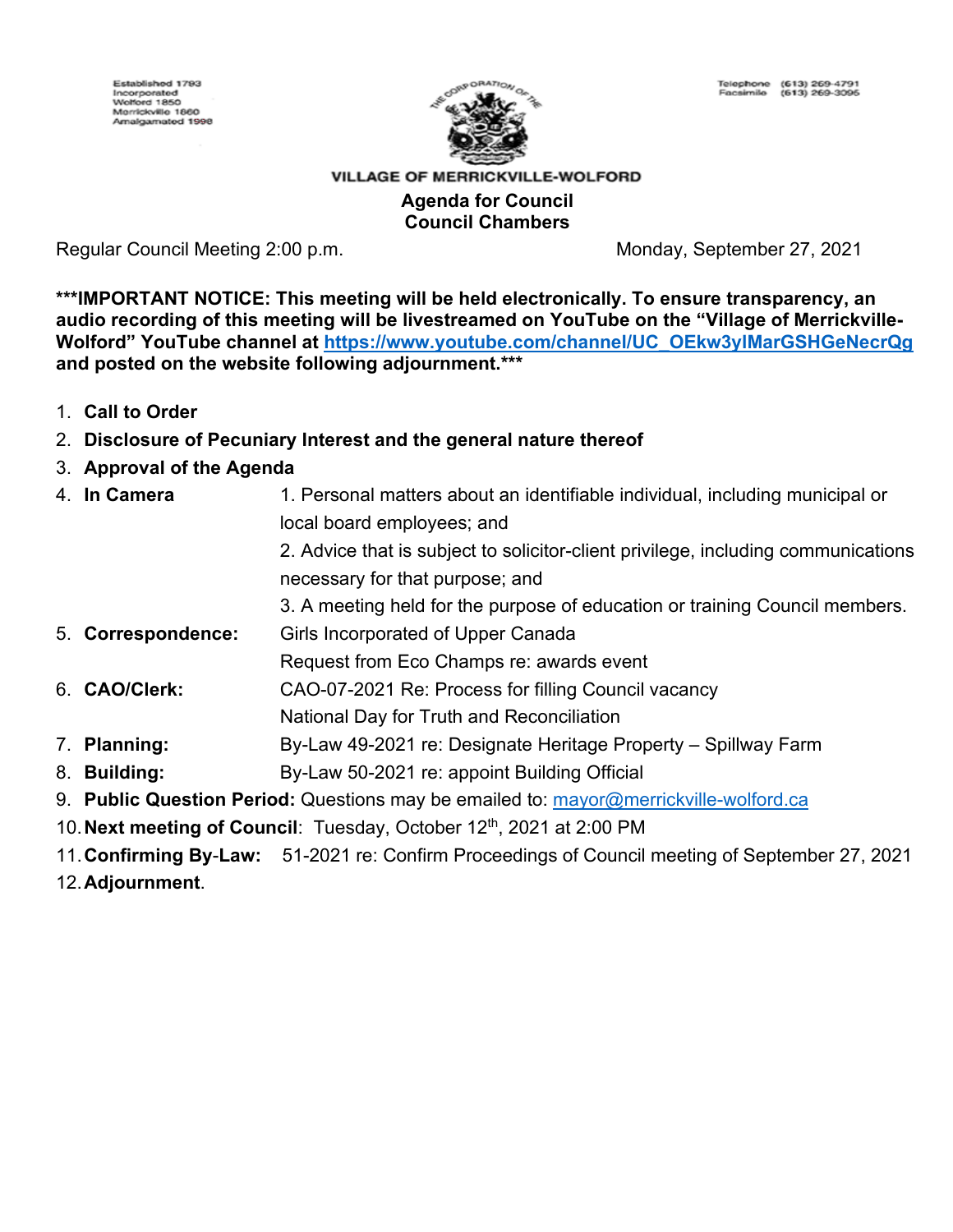Established 1793 Incorporated Wolford 1850 Merrickville 1860 Amalgamated 1998



| For Clerk's use only, if       |                  |  |  |
|--------------------------------|------------------|--|--|
| required:                      |                  |  |  |
| <b>Recorded Vote Requested</b> |                  |  |  |
| By.                            |                  |  |  |
| Cameron                        |                  |  |  |
| Foster                         |                  |  |  |
| Molloy                         |                  |  |  |
|                                | <b>Struthers</b> |  |  |

# **VILLAGE OF MERRICKVILLE-WOLFORD**

**Resolution Number: R -** $-21$ 

Date: September 27, 2021

Moved by: Cameron Foster

Molloy

Seconded by: Cameron

Foster

**Molloy** 

### Be it hereby resolved that:

The Council of the Corporation of the Village of Merrickville-Wolford does hereby approve the agenda of the regular Council meeting of September 27, 2021 as:

circulated.

amended.

Carried / Defeated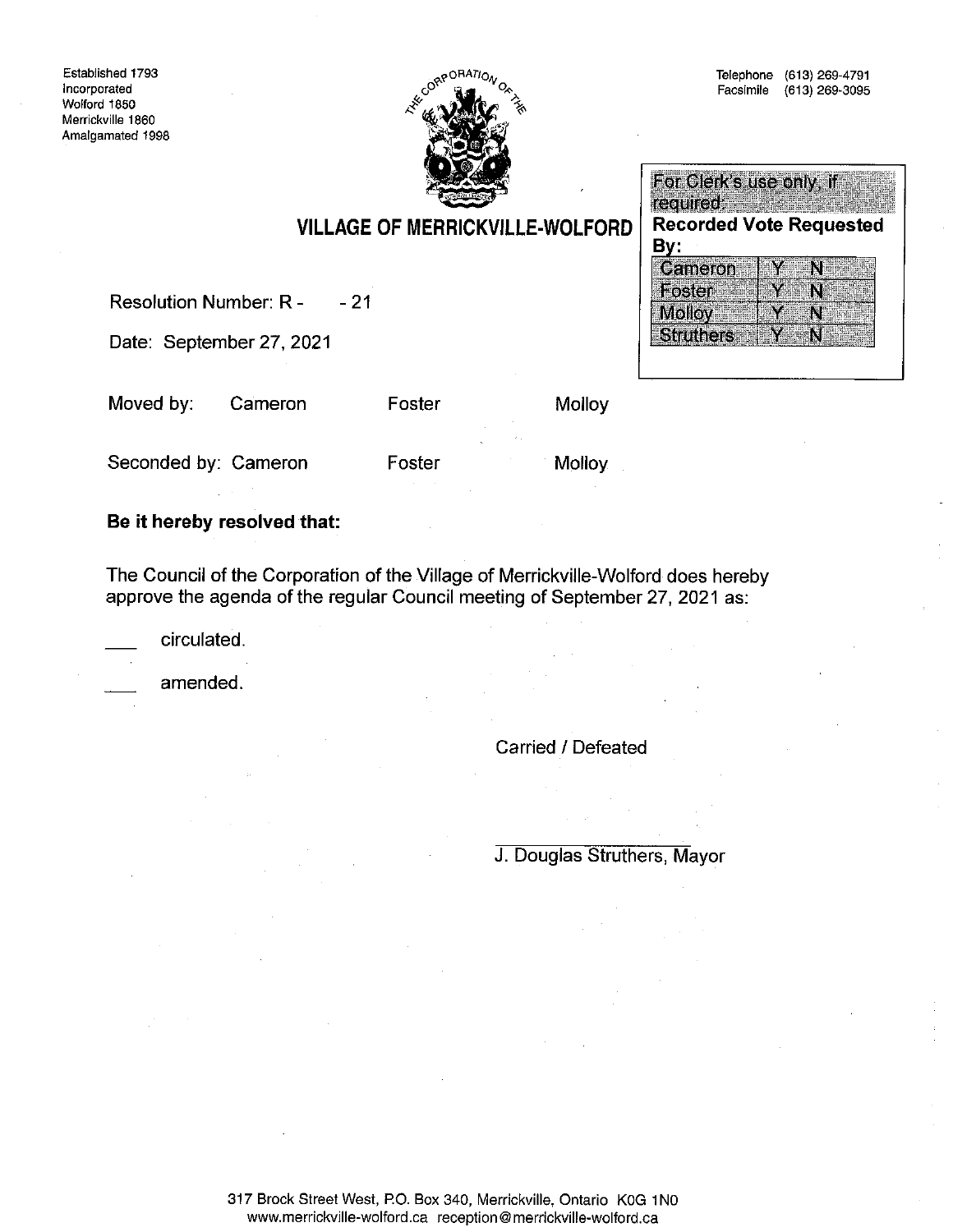

### For Clerk's use only, if required; **With the State of State 1999 Recorded Vote Requested** By: Cameron N N. Foster Υ **Molloy** Y  $\mathbf{N}$ **Struthers** N,

**VILLAGE OF MERRICKVILLE-WOLFORD** 

**Resolution Number: R -** $-21$ 

Date: September 27, 2021

Moved by: Cameron Foster

Seconded by: Cameron

Foster

**Molloy** 

Molloy

## Be it hereby resolved that:

The Council of the Corporation of the Village of Merrickville-Wolford does hereby move to an "In-Camera" session at p.m. under Section 239 (2) of the Municipal Act, 2001, as amended, to address matters pertaining to:

- 1. Personal matters about an identifiable individual, including municipal or local board employees; and
- 2. Advice that is subject to solicitor-client privilege, including communications necessary for that purpose; and
- 3. A meeting held for the purpose of education or training Council members.

Carried / Defeated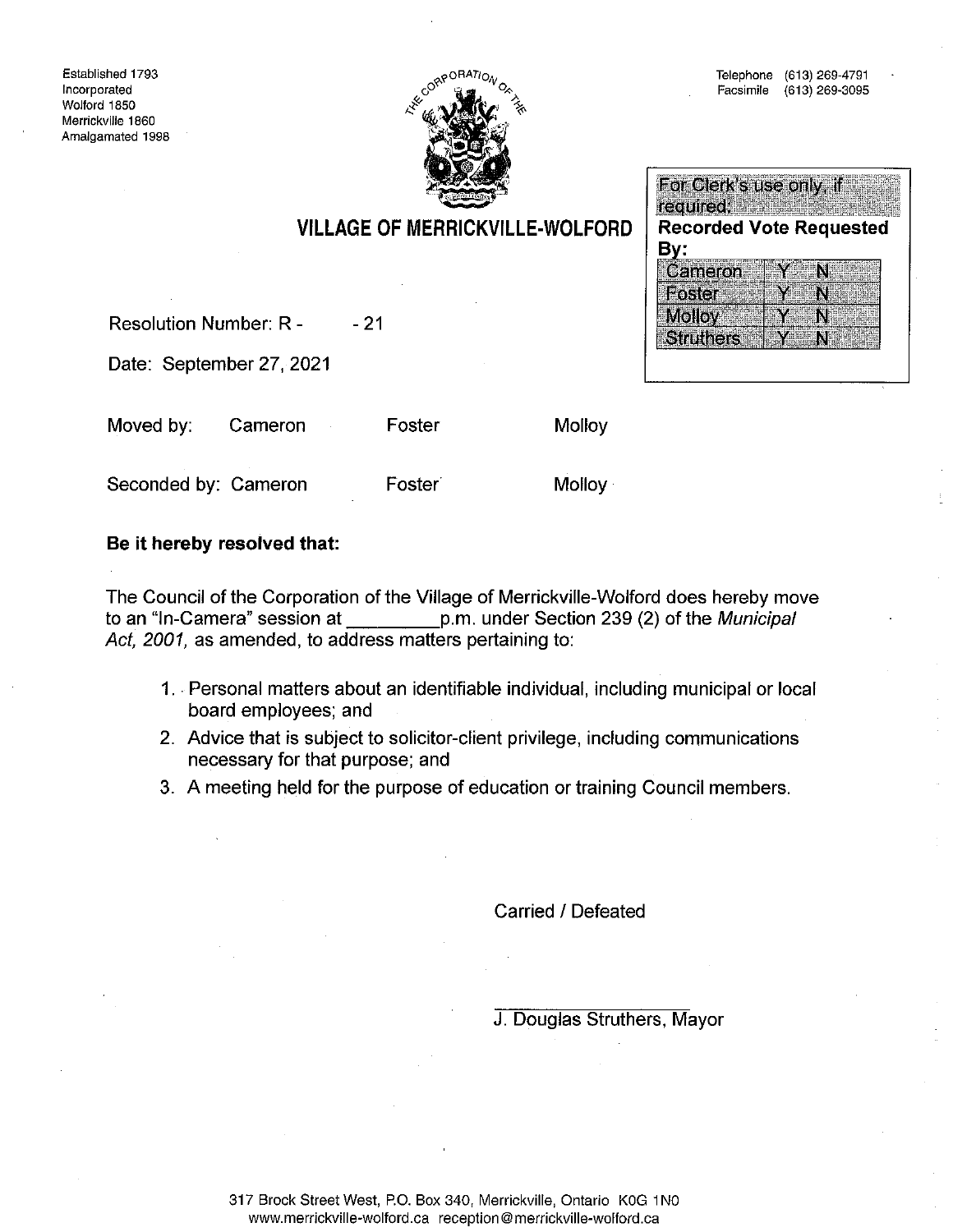

**VILLAGE OF MERRICKVILLE-WOLFORD** 

|        | For Clerk's use only, if       |  |  |
|--------|--------------------------------|--|--|
|        | required.                      |  |  |
|        | <b>Recorded Vote Requested</b> |  |  |
| By:    |                                |  |  |
|        | Cameron                        |  |  |
| Foster |                                |  |  |
|        |                                |  |  |
| Molloy |                                |  |  |

**Resolution Number: R -** $-21$ 

Date: September 27, 2021

Moved by: Cameron Foster Molloy

Foster

Seconded by: Cameron

Be it hereby resolved that:

The Council of the Corporation of the Village of Merrickville-Wolford does hereby rise and report from the "In Camera" session of the regular Council meeting, with staff being given direction, at \_\_\_\_\_\_\_\_ p.m.

**Carried / Defeated** 

Molloy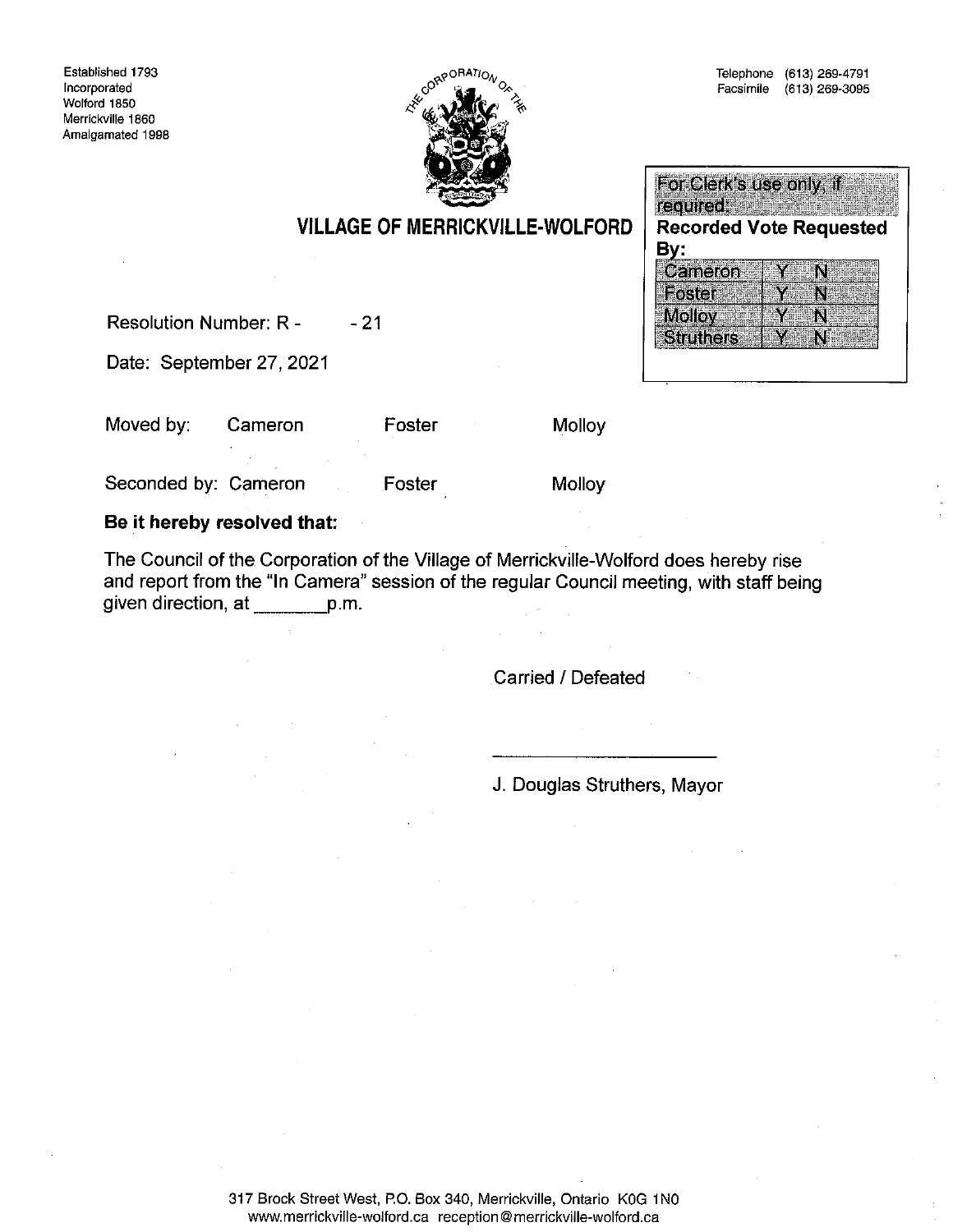

#### For Clerk's use only, if required: **Recorded Vote Requested** By: Cameron Y  $\mathbf{M}$ Foster Y N Molloy  $\overline{\mathbf{N}}$ Y **Struthers** N.

**VILLAGE OF MERRICKVILLE-WOLFORD** 

**Resolution Number: R -** $-21$ 

Date: September 27, 2021

Moved by: Cameron

Foster

Molloy

Seconded by: Cameron

Foster

Molloy

### Be it hereby resolved that:

That the Council of the Corporation of the Village of Merrickville-Wolford does hereby receive correspondence from Girls Incorporated of Upper Canada; and

That Council does hereby proclaim October 11<sup>th</sup> as International Day of the Girl.

**Carried / Defeated**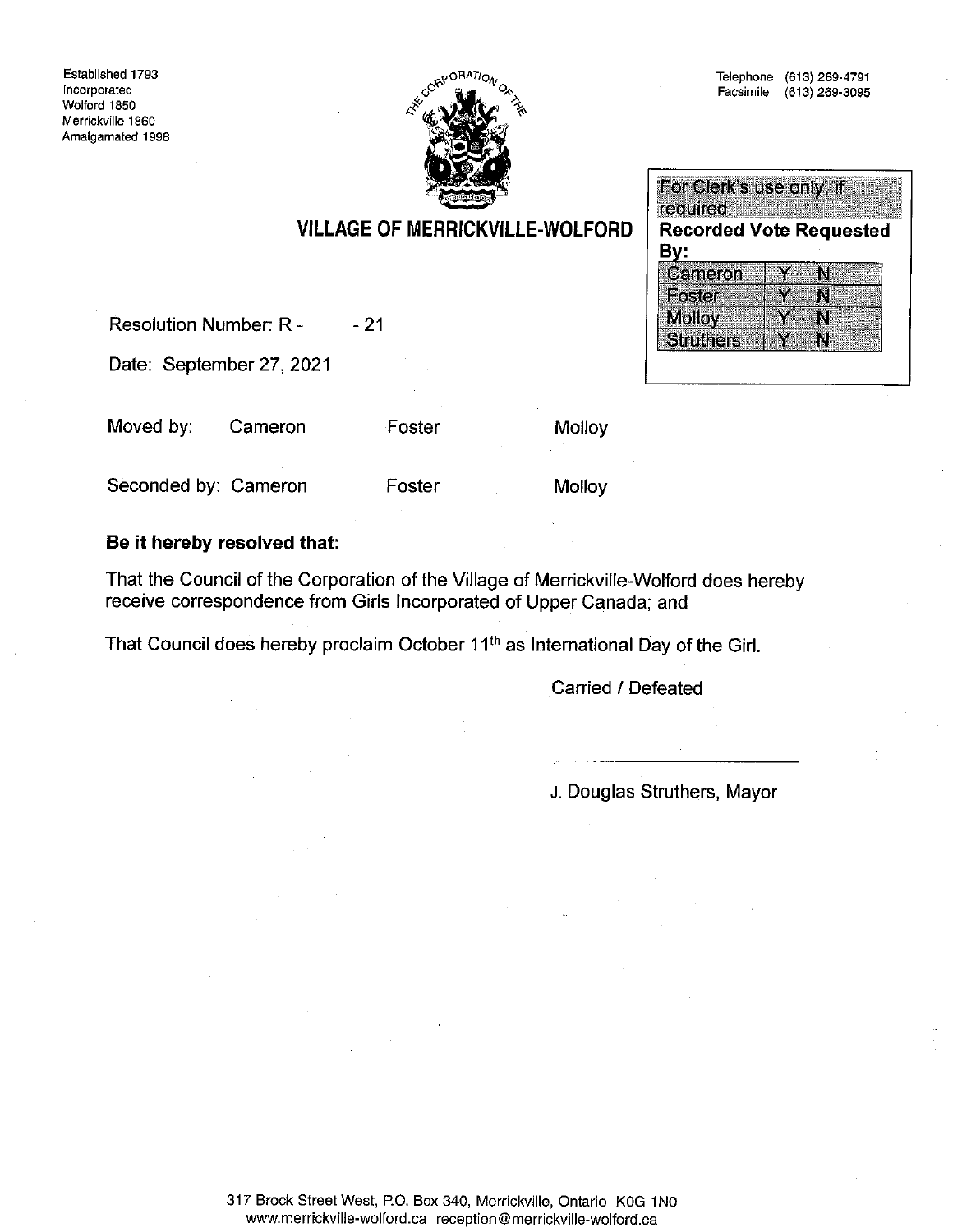Girls Incorporated® of Upper Canada

P.O. Box 791, 1809 Oxford Ave. Brockville, Ontario K6V 5W1 Tet 613-345-3295 Website: www.girlsinc-uppercanada.org E-mail: admin@uppercanada.girls-inc.org

ands

Inspiring all girls to be strong. smart, and bold

÷,

 $\frac{1}{2}$ 

ł.

 $\begin{array}{c} \begin{array}{c} \begin{array}{c} \begin{array}{c} \end{array} \\ \begin{array}{c} \end{array} \end{array} \end{array} \end{array}$ 

| <b>Identity Programs</b>     | September 22, 2021                                                       |
|------------------------------|--------------------------------------------------------------------------|
| Discovery Leadership®        | D. Robertson, CAO & Clerk                                                |
| Economic Literacy®           | Village of Merrickville-Wolford,                                         |
| <b>Friendly PEERsuasion®</b> | P.O. Box 340                                                             |
|                              | 317 Brock St. W                                                          |
| Mcdia Literacy®              | Merrickville, ON, KOG 1NO                                                |
| Operation SMART®             |                                                                          |
| Project BOLD®                | Dear Mayor and Council,                                                  |
| Allies in Action             | The United Nations declared October 11th as the International Dav of the |

The United Nations declared October 11th as the International Day of the Girl. This day will make a difference in the lives of girls and young women as citizens and as powerful voices of change in their families, their communities and their nations. There is growing recognition around the globe that support for girls and equality is the key to healthy communities. Girls Inc. works passionately with hundreds of girls every year to inspire them to be strong, smart and bold leaders and advocates for equality; so girls can live, work and be safe in their communities and their futures. This year to celebrate International Day of the Girl, we will be highlighting the Girls Inc. Difference and its life-changing impact. Local participants will share how Girls Inc. has influenced their lives through a girls-only environment, research-based hands-on programming and adult role models that focus on the development of the whole girl.

Research shows that girls who are supported and have a safe place to have new experiences are more equipped to handle life's challenges. Please show your support for girls in our community by proclaiming October 11th as International Day of the Girl. These official declarations will raise awareness about this important day and the issues facing girls. The Day of the Girl is about highlighting, celebrating, discussing, and advancing girls' lives and opportunities across the globe. Help be a part of this empowering movement that's bigger than one issue, one organization, one municipality, or even one country.

Thank you for your continued support,

Lesleytheboard

Lesley Hubbard **Executive Director** Girls Incorporated of Upper Canada P: (613)-345-3295 ext 102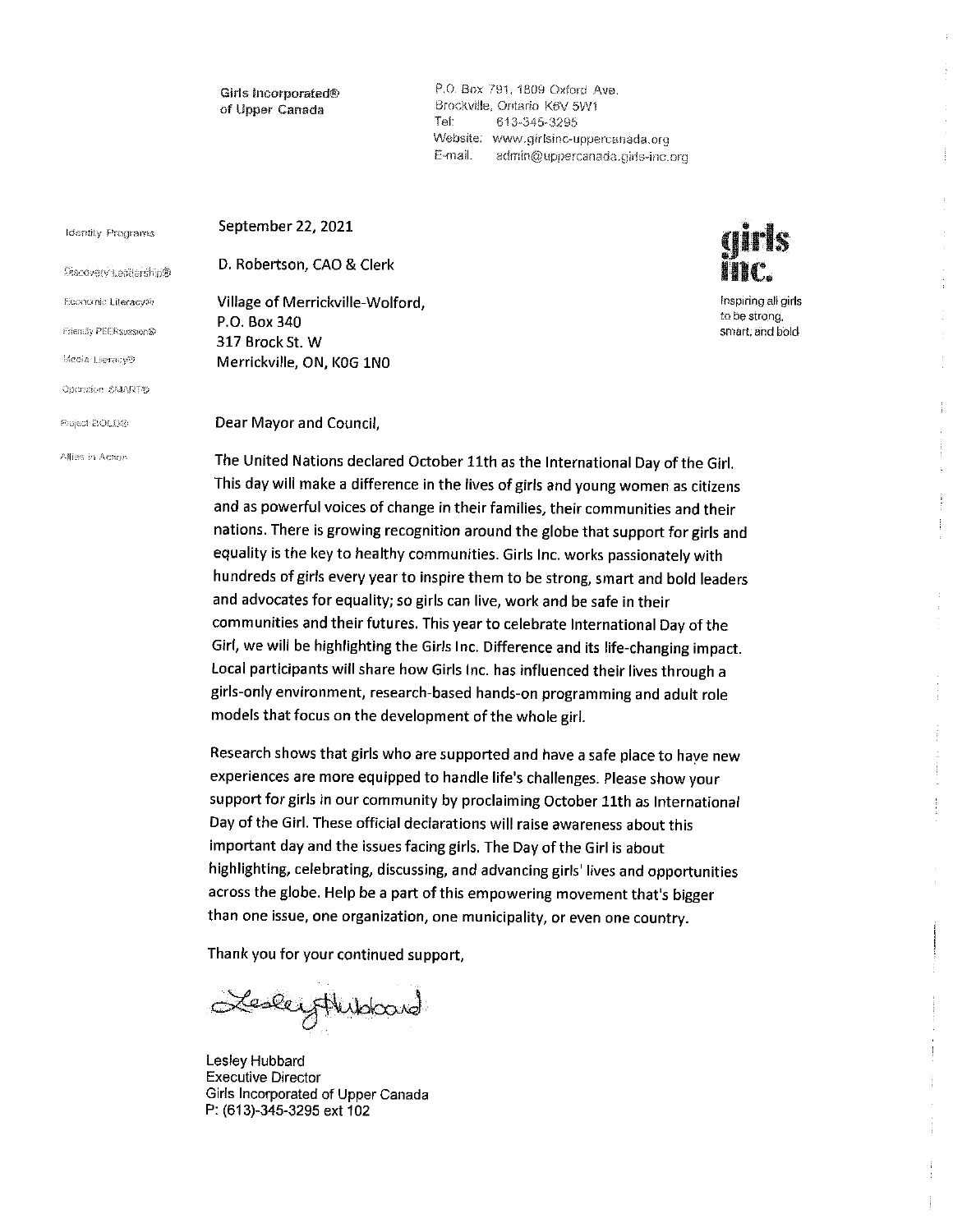Established 1793 Incorporated Wolford 1850 Merrickville 1860 Amalgamated 1998



For Clerk's use only, if required: www.wa

By:

Cameron

**Struthers** 

Foster

**Molloy** 

**Recorded Vote Requested** 

Y

Y

N

N

N

N.

## **VILLAGE OF MERRICKVILLE-WOLFORD**

Resolution Number: R - $-21$ 

Date: September 27, 2021

Moved by: Cameron Foster

**Molloy** 

Seconded by: Cameron

Foster

Molloy

### Be it hereby resolved that:

That the Council of the Corporation of the Village of Merrickville-Wolford does hereby approve waiving fees for the use of the Merrickville Community Centre for an awards event in 2022, subject to availability during the pandemic, and approval of a safety plan.

Carried / Defeated

J. Douglas Struthers, Mayor

317 Brock Street West, P.O. Box 340, Merrickville, Ontario K0G 1N0 www.merrickville-wolford.ca reception@merrickville-wolford.ca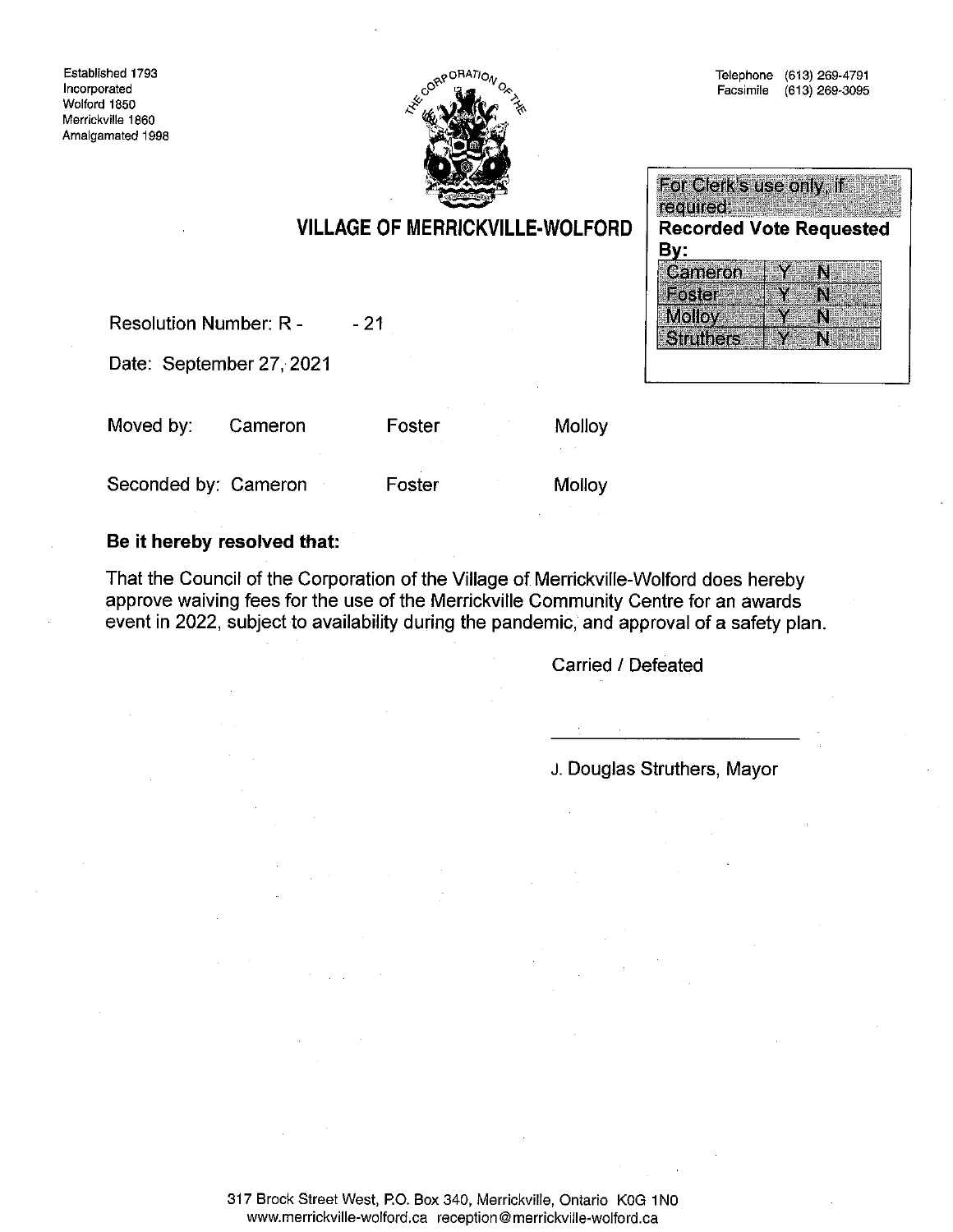## **Doug Robertson**

| From:    | Robbie Giles <robbie.giles@outlook.com></robbie.giles@outlook.com>               |
|----------|----------------------------------------------------------------------------------|
| Sent:    | Friday, September 24, 2021 11:35 AM                                              |
| To:      | Doug Robertson                                                                   |
| Cc:      | Mary Kate Laphen; Andrea Howard; Vic Weatherall; Anney de Gobeo; Heather Hawkins |
| Subject: | Champions ECO Champions project support ideas for the Municipality               |

Good morning Doug,

Here's a bit of an update on our Champions ECO Champions - Protecting Our Species-at-Risk - Protégeons nos espèces en péril Contest and some thoughts regarding Municipal support.

As of September 23, 2022:

- $\bullet$ The Phoenix is ready to run articles and a display ad in the October edition.
- A website is being developed.
- A budget has been developed
- Private financial support has been provided.
- The Lions Club has been approached for additional financial support.  $\bullet$
- $\bullet$ An introductory video is being prepared for teacher, student, parent and group leader use.
- $\bullet$ Cubs and Beavers have included the contest as part of their upcoming activities.
- School Principals and teachers are being contacted and are being provided with resource links and contest  $\bullet$ contact information.
- The contest is anticipated to run until mid March 2022.

In terms of municipal support, the organizers of the initiative believe that the following would be greatly appreciated:

- $\bullet$ The Mayor or his designate being present and participating at any final awards event.
- The municipality providing any "swag" it may have. (We are currently planning awards for up to 100).
- The municipality waiving fees related to Community Centre space for an awards event. Although a date is yet to be determined and our COVID situation is still in flux we are thinking of tying any recognition event and showcase of participants' work to either Earth Day, April 22, 2022 or Endangered Species Day, May 20, 2022.

If you would take these ideas forward in response to the Mayor's request for ideas on how the municipality could further support the initiative it would be most appreciated.

Please connect if you have any questions. Cheers for now, Robbie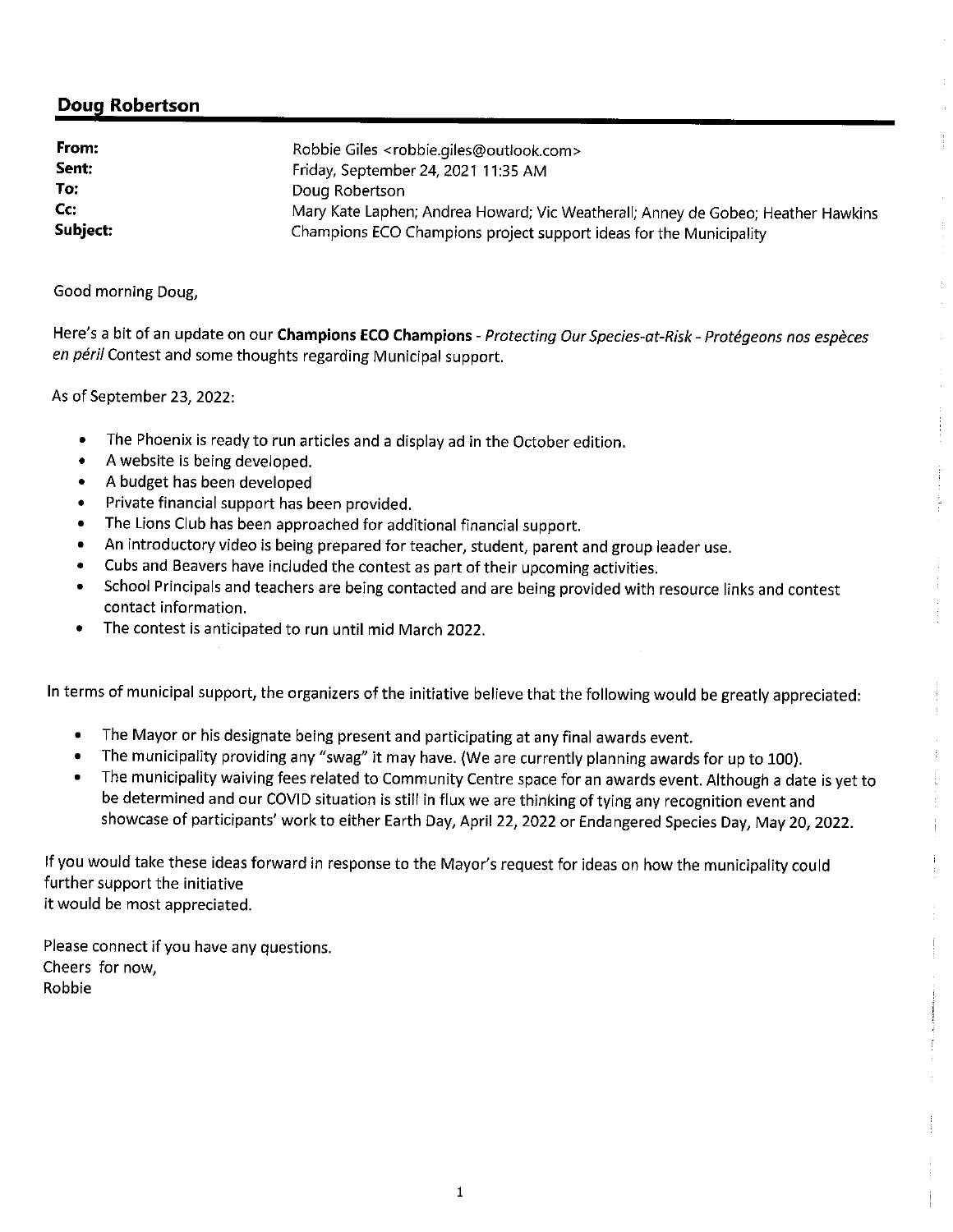Established 1793 Incorporated Wolford 1850 Merrickville 1860 Amalgamated 1998



For Clerk's use only, if required: **Recorded Vote Requested** <u>By:</u> Cameron Y N Foster Y N Molloy & Y  $\mathbf N$ **Struthers** N

## **VILLAGE OF MERRICKVILLE-WOLFORD**

**Resolution Number: R -** $-21$ 

Date: September 27, 2021

Moved by: Cameron Foster

Molloy

Seconded by: Cameron

Foster

**Molloy** 

### Be it hereby resolved that:

The Council of the Corporation of the Village of Merrickville-Wolford does hereby receive report CAO-07-2021, being a report regarding the process for filling a Council Vacancy.

Carried / Defeated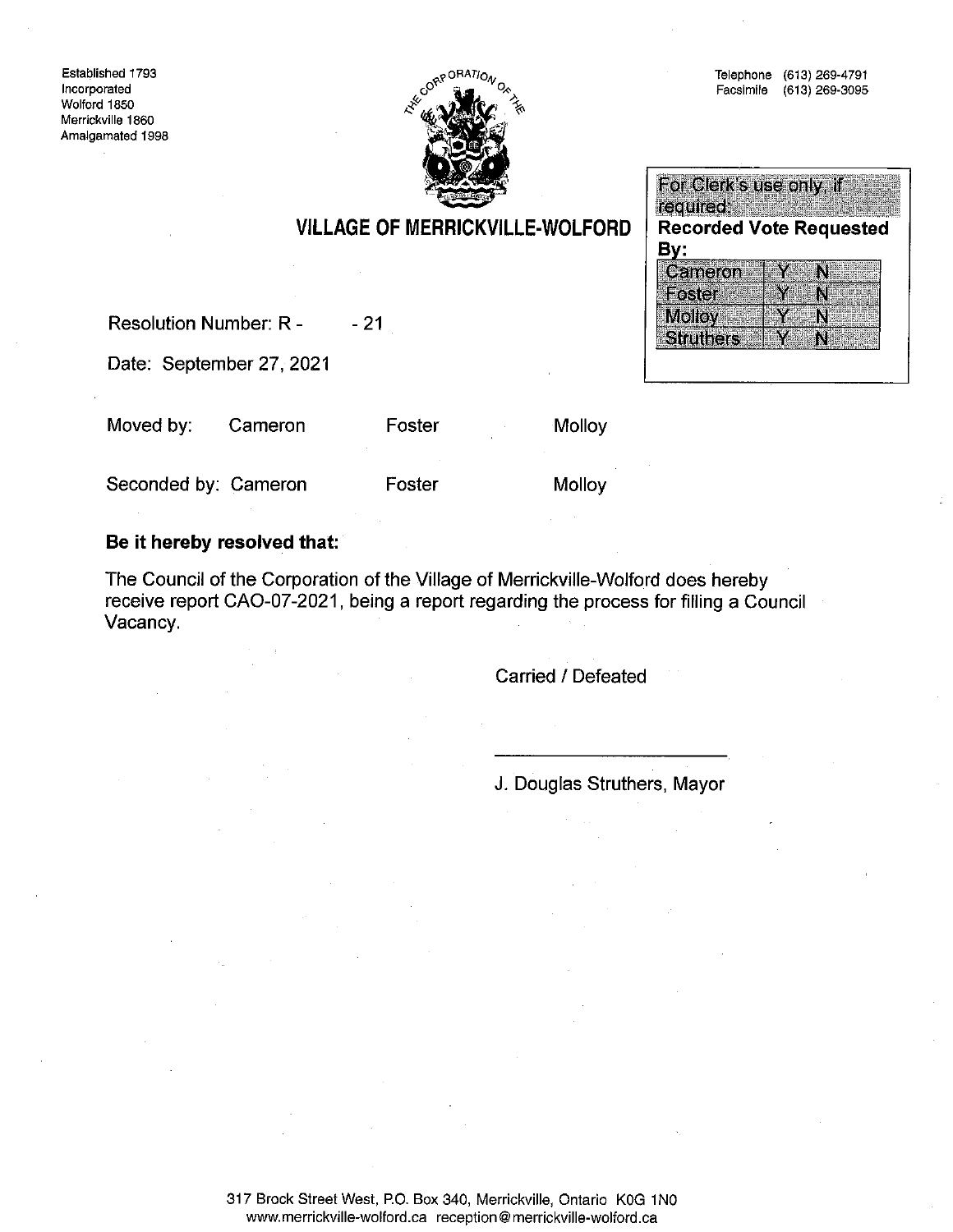

Village of Merrickville - Wolford

**Report CAO-07-2021 Information Report to Council** Date of Council Meeting: September 27, 2021

**RE: Council Vacancy** 

| <b>OBJECTIVE:</b> | To provide Council with an overview of the process for filling a |
|-------------------|------------------------------------------------------------------|
|                   | Council Vacancy and receive direction from Council.              |

### **RECOMMENDATION:**

THAT: Council does hereby receive report CAO-07-2021, being a report to describe the process for filling a vacant seat on Council; and,

THAT the Council of the Corporation of the Village of Merrickville-Wolford does hereby decide to fill the current Council vacancy by:

appointing a person who has consented to accept the office if appointed:

**OR** 

require a by-election be held to fill the vacancy in accordance with the **Municipal Elections Act, 1996.** 

### **BACKGROUND:**

In accordance with the Municipal Act, 2001, c.25, when the seat of a member of Council becomes vacant during the term of Council, Council may fill a vacancy by appointing a person who has consented to accept the office if appointed or requiring that a by-election by held to fill a vacancy in accordance with the Municipal Elections Act.

A person appointed or elected to fill a vacancy must be:

- a Canadian citizen:
- $\bullet$  at least 18 years of age;
- a resident of the Village of Merrickville-Wolford, or be the owner or tenant of land, or the spouse of the owner of tenant of land;
- not prohibited from voting in a municipal election by any legislation; and
- not prohibited from holding the office under the Municipal Act or any other legislation.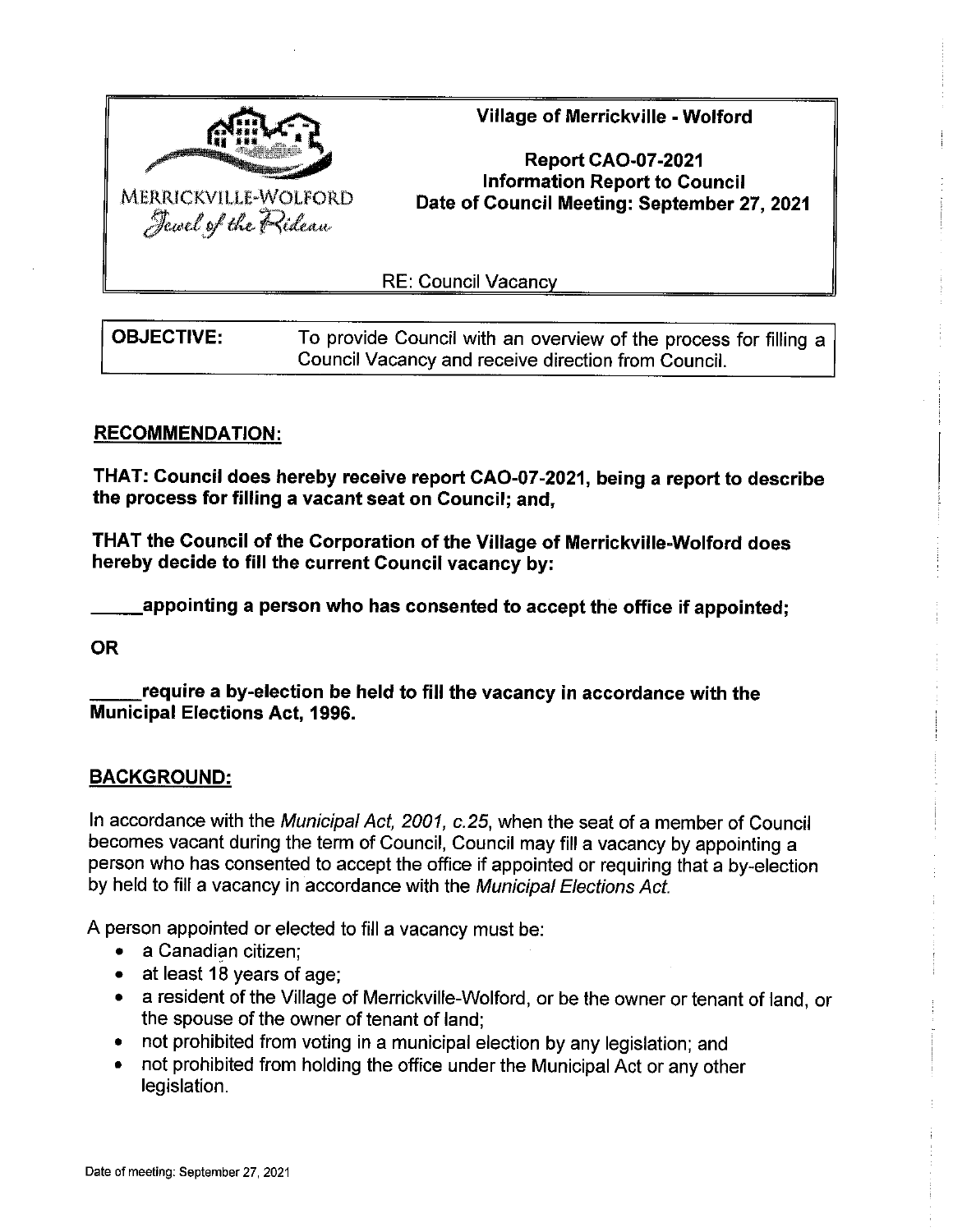## **ANALYSIS:**

Section 259 (1) of The Municipal Act, 2001, c.25 addresses the issue of Vacant Seats. The section specifically states that the office of a member of council of a municipality becomes vacant if the member:

(a) becomes disqualified from holding the office of a member of council under section 256, 257 or 258;

(b) fails to make the declaration of office before the deadline in section 232;

(c) is absent from the meetings of council for three successive months without being authorized to do so by a resolution of council;

(d) resigns from his or her office and the resignation is effective under section 260; (e) is appointed or elected to fill any vacancy in any other office on the same council;

(f) has his or her office declared vacant in any judicial proceeding;

- (g) forfeits his or her office under this or any other Act; or
- (h) dies, whether before or after accepting office and making the prescribed declarations.

On August 16, 2021, the Village of Merrickville-Wolford was advised of the unfortunate passing of Councillor Don Halpenny. At the Council meeting of September 13, 2021, Council declared the seat held by Councillor Halpenny to be vacant as required by section 259(h) of the Municipal Act.

上手

 $\begin{array}{c} \mathbf{i} \\ \mathbf{j} \\ \mathbf{k} \end{array}$ 

 $\frac{1}{1}$ 

When a vacancy on Council does occur, Council is faced with the decision on how to fill the vacant seat for the remainder of the term. The Municipal Act, 2001, 263(1) provides the following two options:

## 263(1) Filling Vacancies

If a vacancy occurs in the office of a member of council, the municipality shall, subject to this section:

- a) fill the vacancy by appointing a person who has consented to accept the office if appointed; or
- b) require a by-election to be held to fill the vacancy in accordance with the **Municipal Elections Act.**

The new Councillor will serve from the time their oath of office is taken to the end of the current term of Council.

Council has 60 days from the declaration of vacancy to either appoint a person to fill the vacancy or pass a by-law requiring a by-election be held to fill the seat. A by-election requires Council to pass a by-law ordering the election. The clerk must then set nomination day within 60 days after the by-election was ordered by Council. Voting day will be 45 days after nomination day.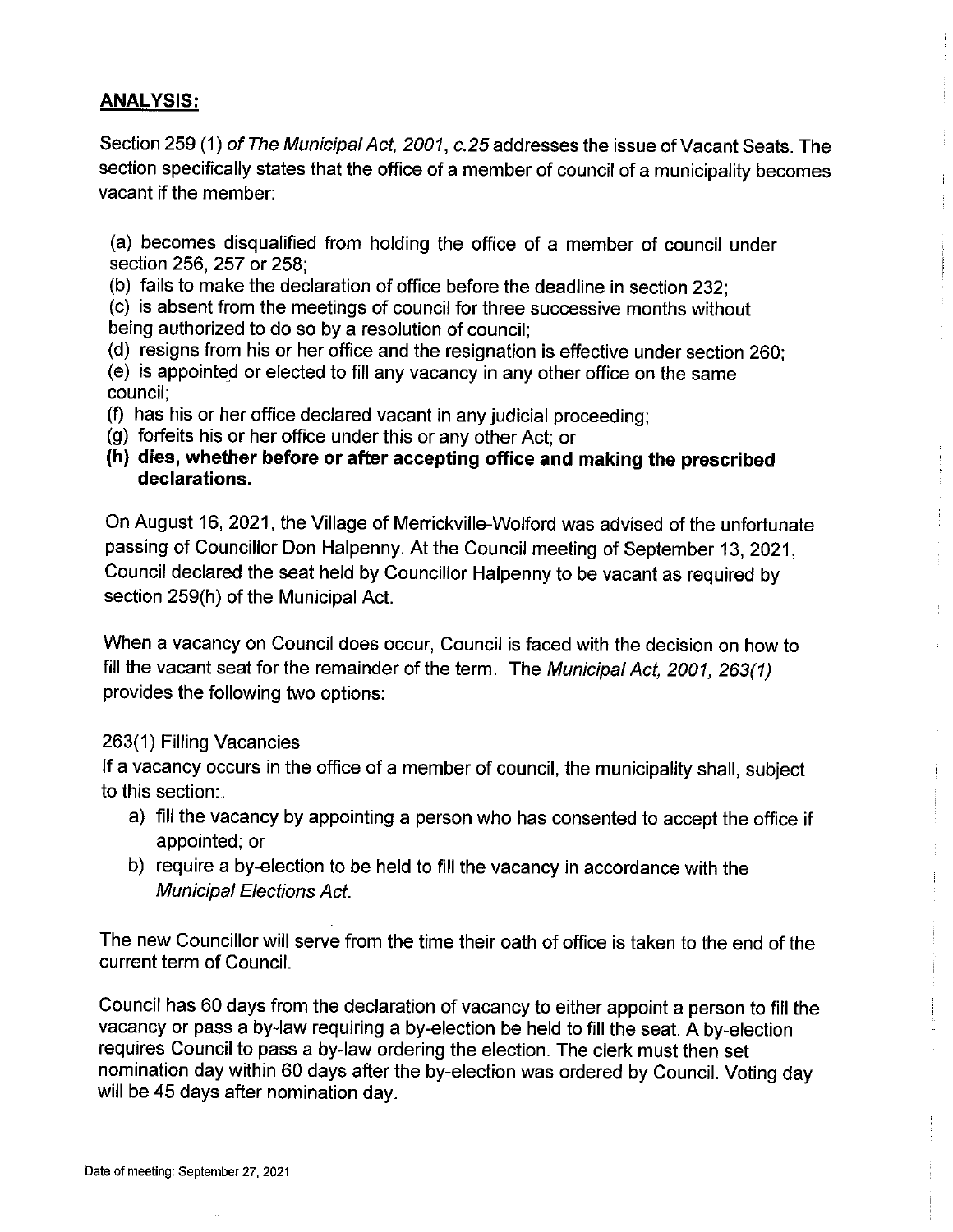Based on the fact there is only one year remaining in the current term and Ontario municipalities are in the midst of a very serious, deadly global pandemic with growing fears associated with a pending fourth wave of cases, it is recommended that appointment occur as opposed to a by-election. A by-election is likely to incur significant costs, similar to a regular election.

### **BUDGET/LEGAL IMPLICATIONS:**

Budget implications will vary depending on which method is chosen to fill the Council vacancy. The 2018 municipal election expenses were \$12,220.

### **LINKS TO STRATEGIC PLANS:**

On January 23, 2017, the Council of the Corporation of the Village of Merrickville-Wolford passed By-Law 10-17, being a by-law to adopt the Merrickville-Wolford Strategic Plan 2017-2025.

The priorities of the strategic plan that can be linked to this report are as follows:

Ensuring efficient, effective services and civic engagement.

### **CONCLUSION:**

This report is for information purposes.

## <u>ATTACHMENTS:</u>

None.

Submitted by:

Doug Robertson, MBA CAO/Clerk/Director, Economic Development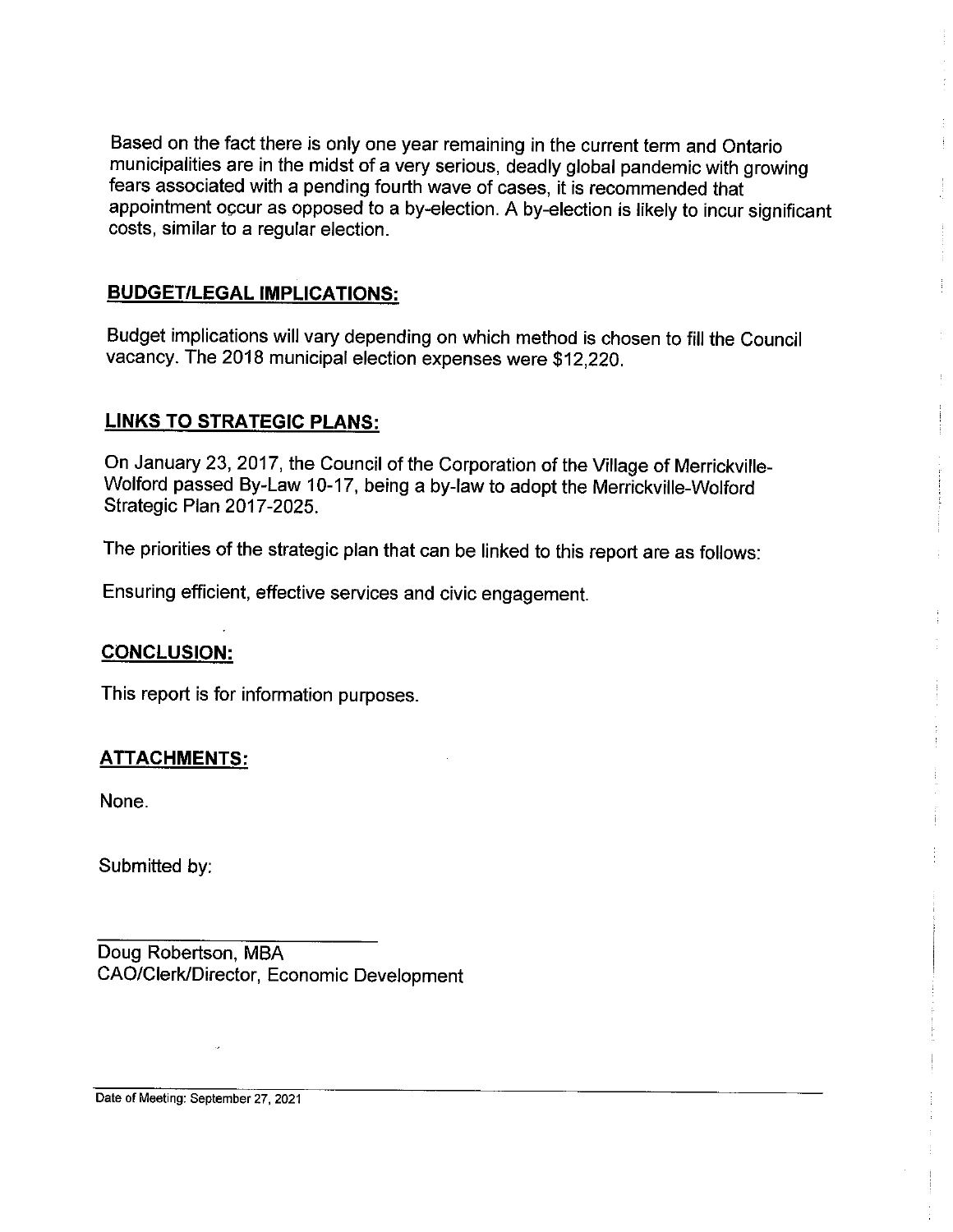

### For Clerk's use only, if required. **Recorded Vote Requested** By: Cameron M Foster Y N **Molloy** Y N **Struthers** M

Foster

Foster

**Resolution Number: R -** $-21$ 

Date: September 27, 2021

Moved by: Cameron

Seconded by: Cameron

Molloy

**Molloy** 

### Be it hereby resolved that:

**WHEREAS** at the Council meeting of September 13, 2021, Council declared the seat held by Don Halpenny to be vacant;

NOW THEREFORE BE IT RESOLVED THAT the Council of the Corporation of the Village of Merrickville-Wolford does hereby decide to fill the vacancy by:

appointing a person who has consented to accept the office if appointed; or

require a by-election by held to fill the vacancy in accordance with the Municipal Elections Act, 1996. 2001, c.25, s. 263(1).

Carried / Defeated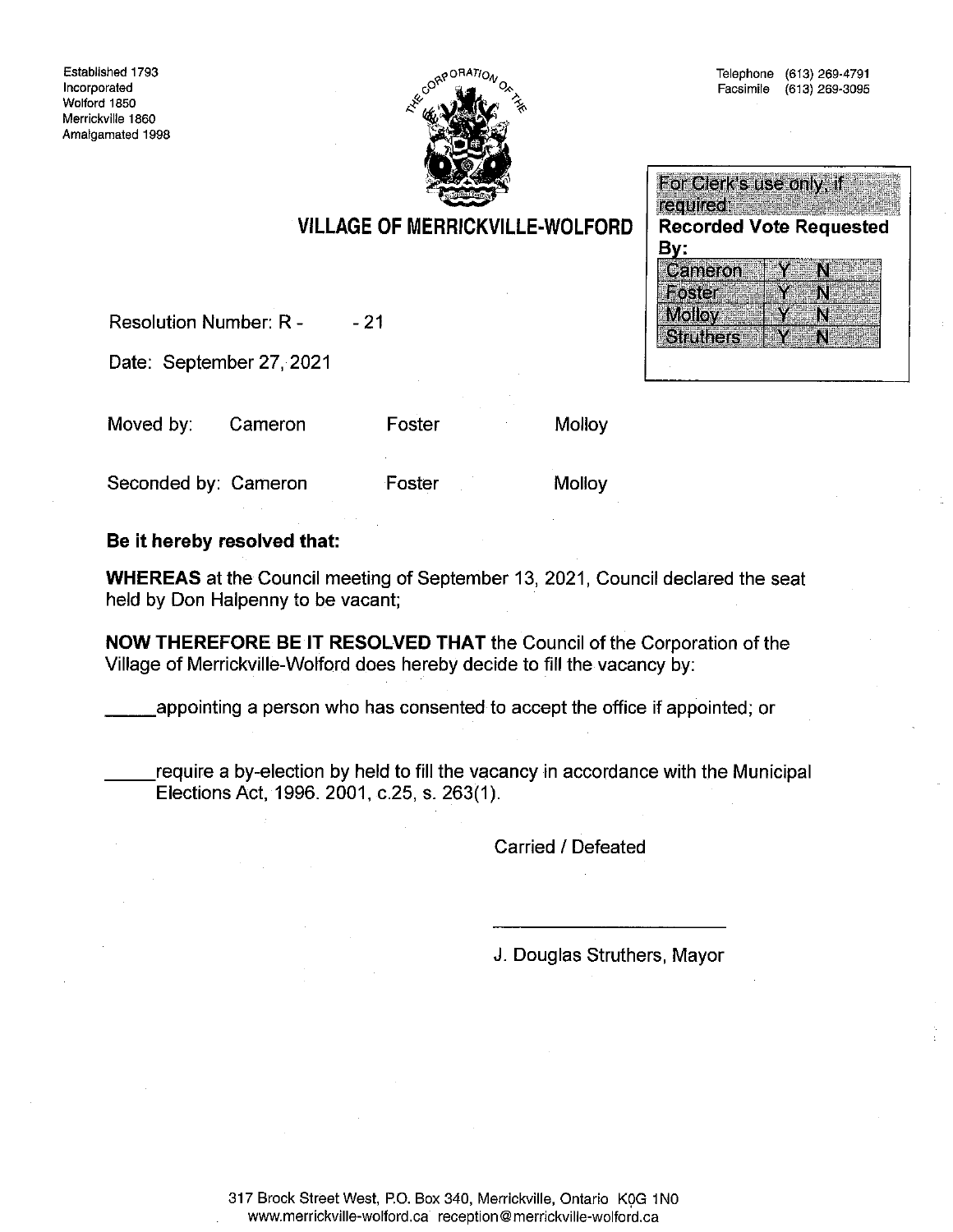



|                  | For Clerk's use only, if       |    |  |
|------------------|--------------------------------|----|--|
| required:        |                                |    |  |
|                  | <b>Recorded Vote Requested</b> |    |  |
| By:              |                                |    |  |
| Cameron          |                                | A. |  |
| Foster           |                                |    |  |
| <b>Molloy</b>    |                                |    |  |
| <b>Struthers</b> |                                |    |  |

# **VILLAGE OF MERRICKVILLE-WOLFORD**

**Resolution Number: R -** $-21$ 

Date: September 27, 2021

Moved by: Cameron

Seconded by: Cameron

Foster

Foster

**Molloy** 

Molloy<sup>1</sup>

### Be it hereby resolved that:

The Council of the Corporation of the Village of Merrickville-Wolford does hereby pass By-Law 49-2021, being a by-law to designate Spillway Farm as a Heritage Property.

Carried / Defeated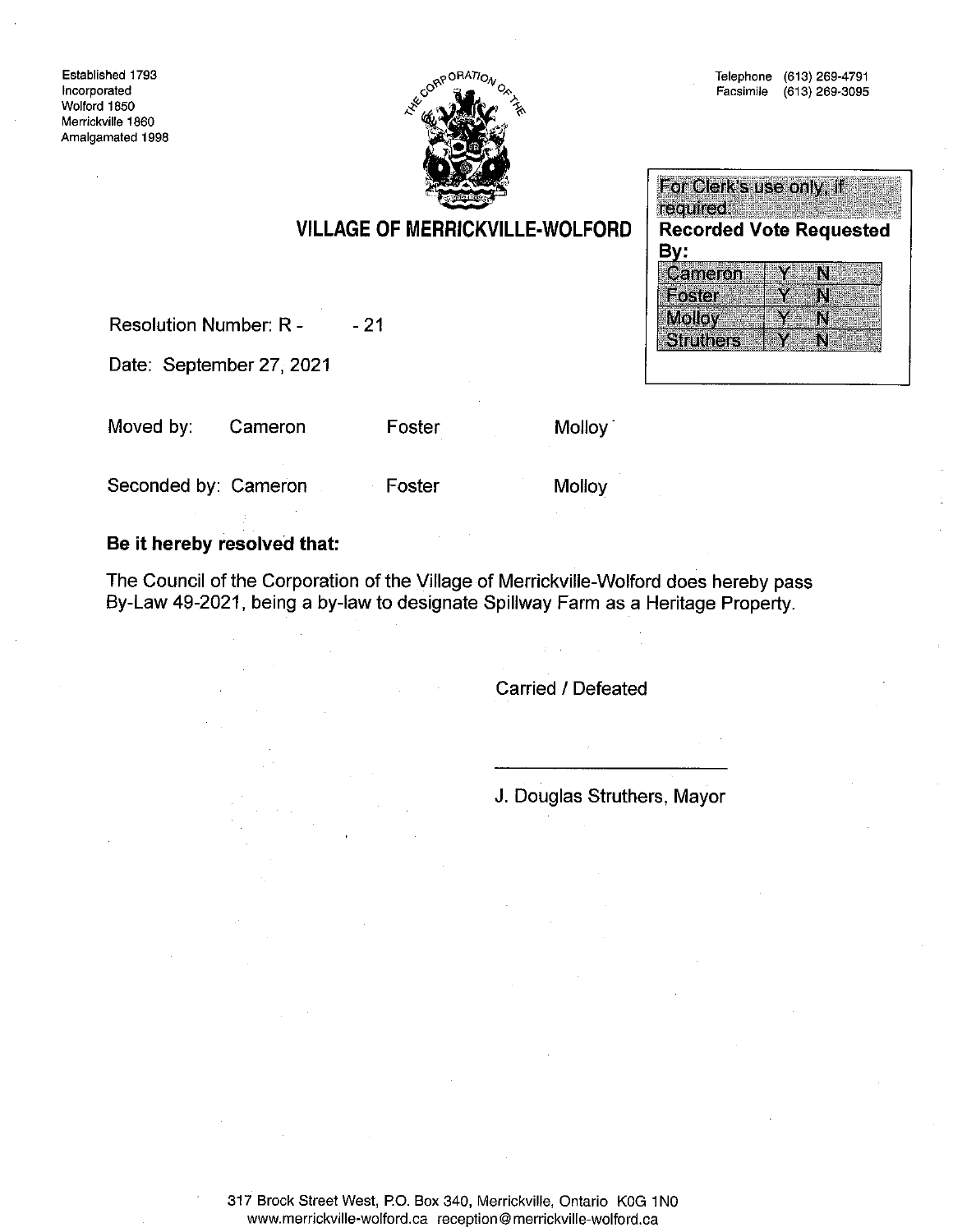# THE CORPORATION OF THE VILLAGE OF MERRICKVILLE-WOLFORD

### BY-LAW 49-2021

# Being  $\frac{1}{R}$  By-Law to Designate Spillway Farm, located at 437 County Road 23 in the Village of Merrickville-Wolford, as being of Cultural Heritage Value and Interest.

WHEREAS Section 29 of the Ontario Heritage Act, R.S.O., Chapter 0.18, authorizesthe Council of a municipality to enact by-laws to designate real property within the municipality, including all buildings and structures thereof, to be of cultural heritage value and

AND WHEREAS the Council of The Corporation of Merrickville-Wolford deems it desirable to designate Spillway Farm located at 437 County Road 23 in the Village of Merrickville-Wolford, legally described as Part Lot 3, Con B, former Township of Wolford, Part 1, 15R8244, as being of Cultural Heritage Value and Interest;

AND WHEREAS Notice of Intention to Designate Spillway Farm was served on the owner of the property and on the Ontario Heritage Trust and such notice was published in the Kemptville Advance newspaper having general circulation in the municipality in accordance with Seqtion 29 (3) & (4) of the Ontario Heritage Act, R.S.O. 1990;

AND WHEREAS the reasons for designation are set out in Schedule 'B' attached to and forming part of this By-Law;

AND WHEREAS no notice of objection to the proposed designation has been served on the Clerk of the municipality.

NOW THEREFORE the Council of The Corporation of the Village of Merrickville-Wolford hereby

- 1. That Spillway Farm located at 437 County Road 23 in the Village of Merrickville-Wolford, legally described as Part Lot 3, Con B, former Township of Wolford, Part 1, 15R8244, is hereby designated as a building being of cultural heritage value and interest.
- 2. That the Village Clerk is hereby authorized and instructed to register a copy of this By-Law agains the property described in Schedule 'A', attached hereto, in the Registry Office of the Land Registry Division of Leeds & Grenville, at the expense of the property owner.
- 3. That the Village Clerk/or his/her designate, is hereby authorized to amend the parcel designation noted in this By-Law, if necessary, upon registration of this By-Law
- 4. That the Village Clerk is hereby authorized to cause a copy of this By-Law to be served on the bwner of the aforesaid property and on the Ontario Heritage Trust andto cause notice of this By-Law to be published in the Kemptville Advance.

This by-law shall come into force and take effect immediately upon the final passing thereof.

Read a first, second and third time and passed on the 27<sup>th</sup> day of September, 2021.

J. Douglas Struthers, Mayor

Doug Robertson, CAO/Clerk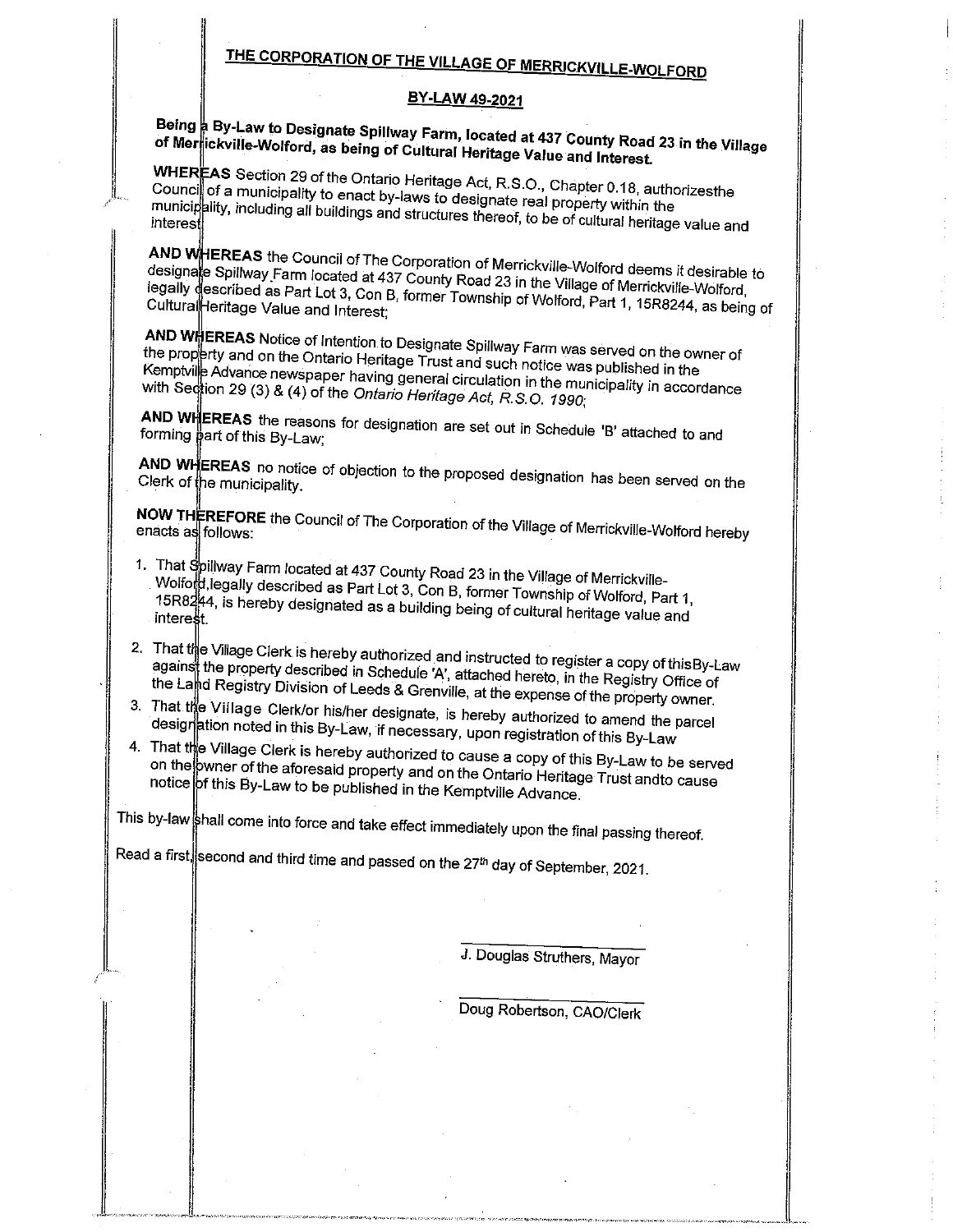Schedule A to By-Law 49-21

Part Lot 3, Con B, former Township of Wolford, Part 1, 15R8244, Village of Merrickville-Wolford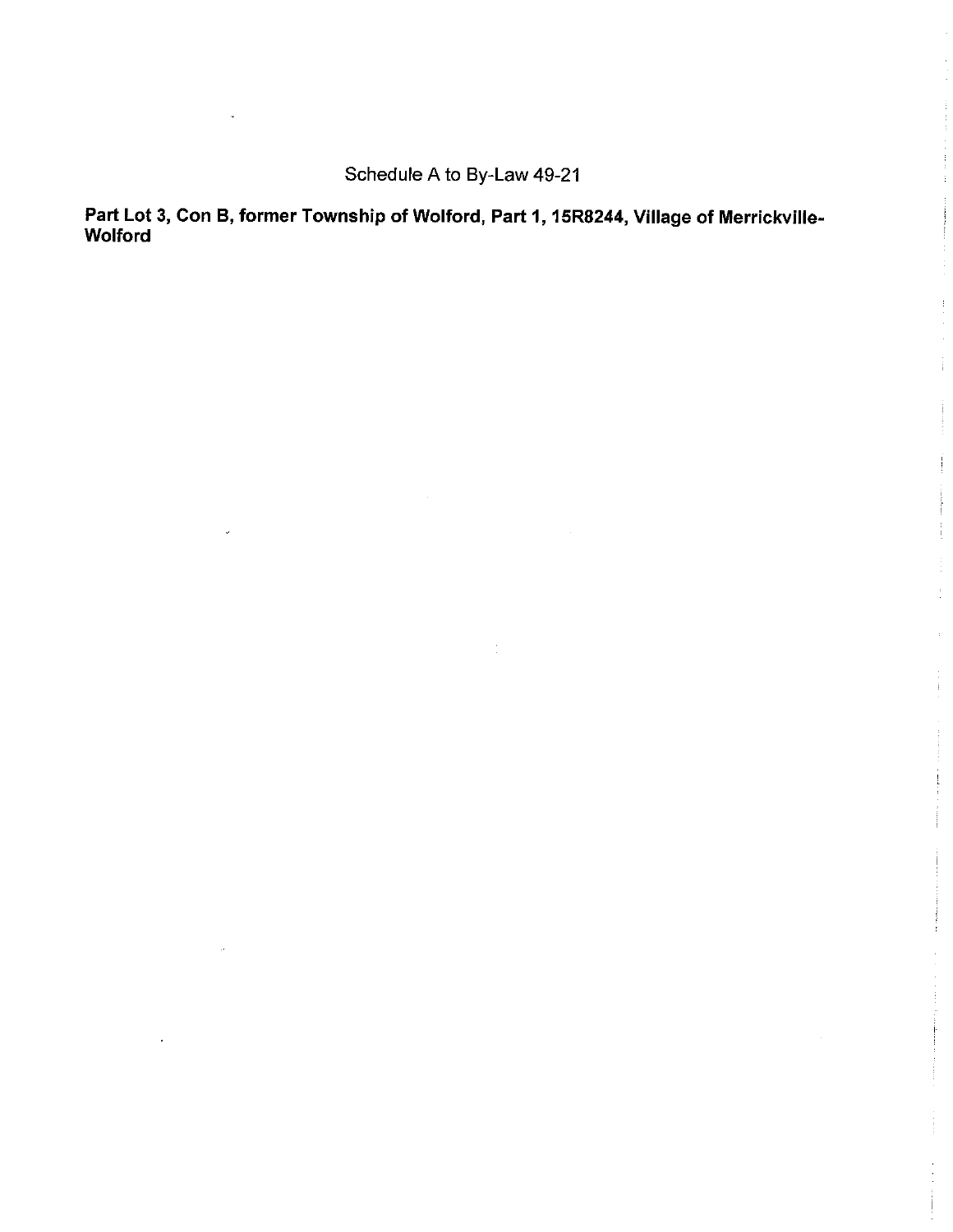Schedule B to By-Law 49-21

### **Reasons for Designation** Under the Ontario Heritage Act, R.5.O. 1990, Chapter 0.18

### **Spillway Farm**

### **Description of Property:**

Spillway Farm is a 1-1/2 storey stone house, located on the Rideau River, opposite Clowes Lock and across the road from McGuigan Cemetery, located at 437 County Road 23 in the Village of Merrickville-Wolford, legally described as Part Lot 3, Con B, former Township of Wolford, Part 1, 15R8244

### **Design/Physical Value**

Key exterior attributes that encompass the heritage value of Spillway Farm as an excellent example of a c1835 stone house in the Rideau Corridor include its:

- semi-elliptical fanlike wooden transom above the front door with overhead arched stonework:
- wide front and back doorway openings, with side lights, surrounded by painted wooden paneling at the front door;
- wooden eaves with moldings, without eaves troughs, and returns on adjacent walls;
- limestone exterior with quoins at each corner of the house;
- symmetrically placed window openings, double hung windows with real or simulated muntin bars, stone sills, and arched stonework above each window throughout the stone house:
- chimneys at each of the gabled ends; and,
- low-medium pitch of the roof.

### **Historical/Associative Value**

The property's historical associations include: the Rideau River and Canal, Clowes Lock, and the abandoned McGuigan Cemetery, which are all permanent features of the broader setting and will continue to be linked to Spillway Farm. Added to this, Spillway Farm stone house embodies the heritage attributes of the many stone houses along the Rideau Corridor.

### **Contextual Value**

- The property is important in defining, maintaining and supporting the character of the  $\bullet$ Rideau Canal landscape and period architecture.
- The property is historically linked to its surroundings and the Rideau Canal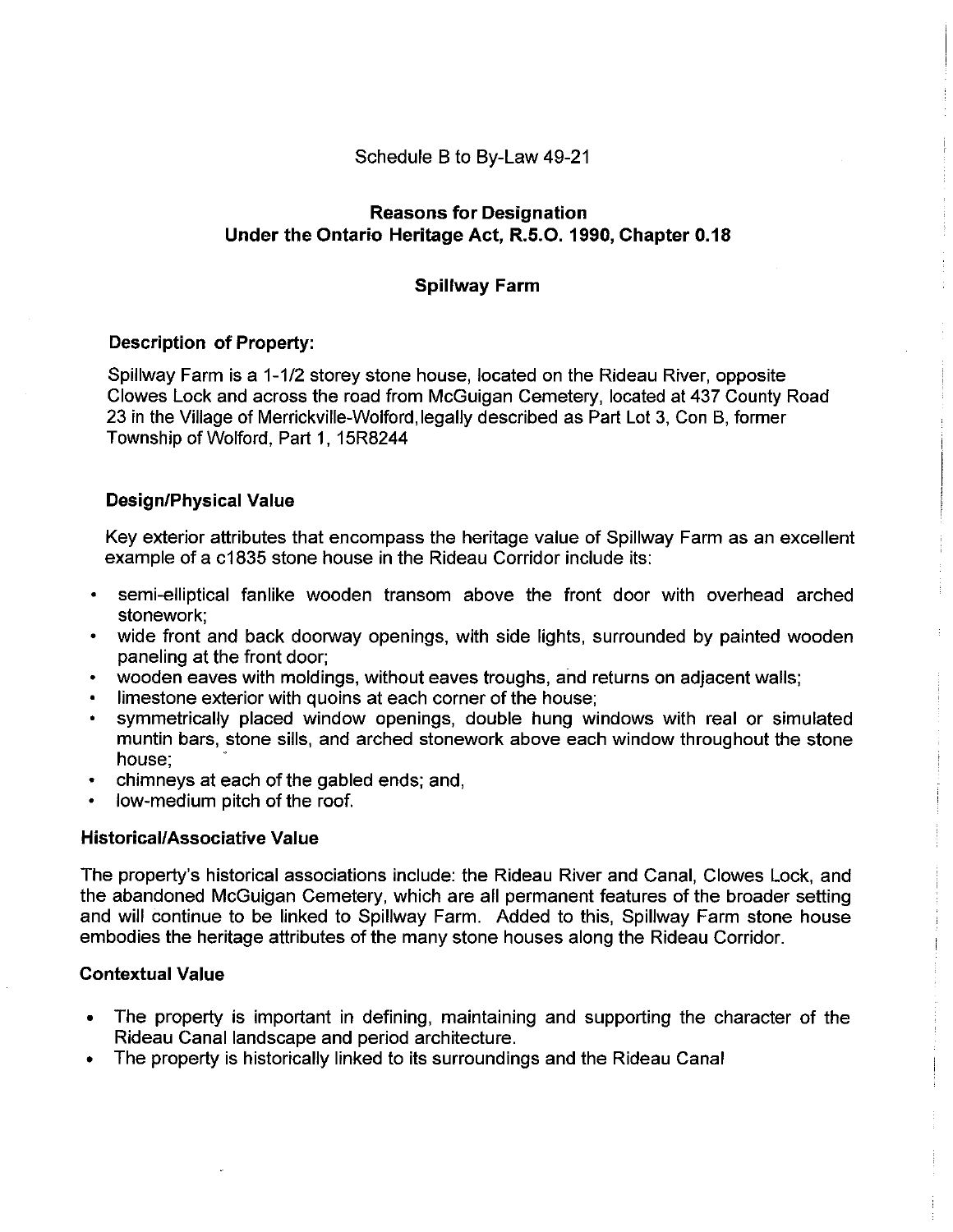

 $\mathbf Y$ 

N

N

#### For Clerk's use only, if required: Service and the **VILLAGE OF MERRICKVILLE-WOLFORD Recorded Vote Requested** By: Cameron ¥ N **Foster** Y Ñ

**Molloy** 

**Struthers** 

Resolution Number: R - $-21$ 

Date: September 27, 2021

Moved by: Cameron Foster

**Molloy** 

Seconded by: Cameron

Foster

Molloy

### Be it hereby resolved that:

By-Law 50-21, being a by-law to appoint Jonathan Proulx as Building Official for the Village of Merrickville-Wolford be read a first and second time, and that By-Law 50-21 be read a third and final time and passed.

Carried / Defeated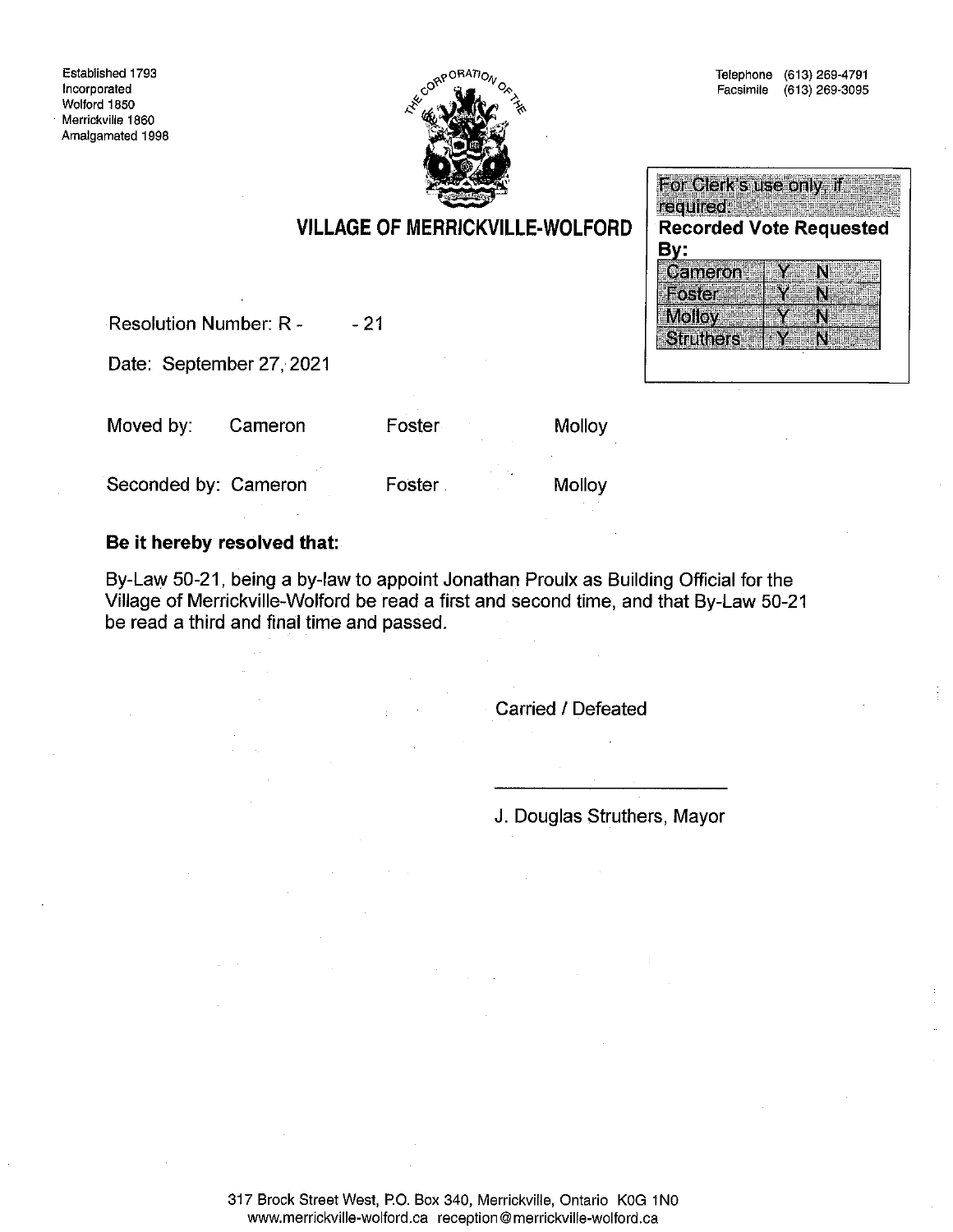# THE CORPORATION OF THE VILLAGE OF MERRICKVILLE-WOLFORD

### BY-LAW 50-2021

# BEING A BY-LAW TO APPOINT A BUILDING OFFICIAL

WHEREAS section 5(3) of the Municipal Act, 2001 states that municipal power, including a municipality's capacity, rights, powers and privileges, shall be exercised by by  $\frac{1}{2}$ w, unless the municipality is specifically authorized to do otherwise;

ANN WHEREAS Section 3(2) of the Ontario Building Code Act, 1992, S.O. 1992, c. 23, as amended, states that the council of each municipality shall appoint a chief building official and such inspectors as are necessary for the enforcement of this Act in the areas in which the municipality has jurisdiction;

ANL WHEREAS it is deemed in the best interests of the Village of Merrickville-Wolford to appoint a Building Official to carry out the enforcement of the Ontario Building Code Act, 1992, S.O. 1992, c. 23, as amended;

NOW THEREFORE the Council of the Corporation of the Village of Merrickville-Wolford hereby enacts as follows:

- Jonathan Proulx is hereby appointed as Building Official for the Village of  $1.$ Merrickville-Wolford and shall perform the duties of the Building Official as set out in the Building Code Act, 1992, S.C. 1992, c. 23, as amended.
- This by-law shall come into force and take effect immediately upon the final  $2.$ passing thereof.

Rea $\frac{1}{9}$  a first, second and third time and passed on the 27<sup>th</sup> day of September, 2021.

J. Douglas Struthers, Mayor

Doug Robertson, CAO/Clerk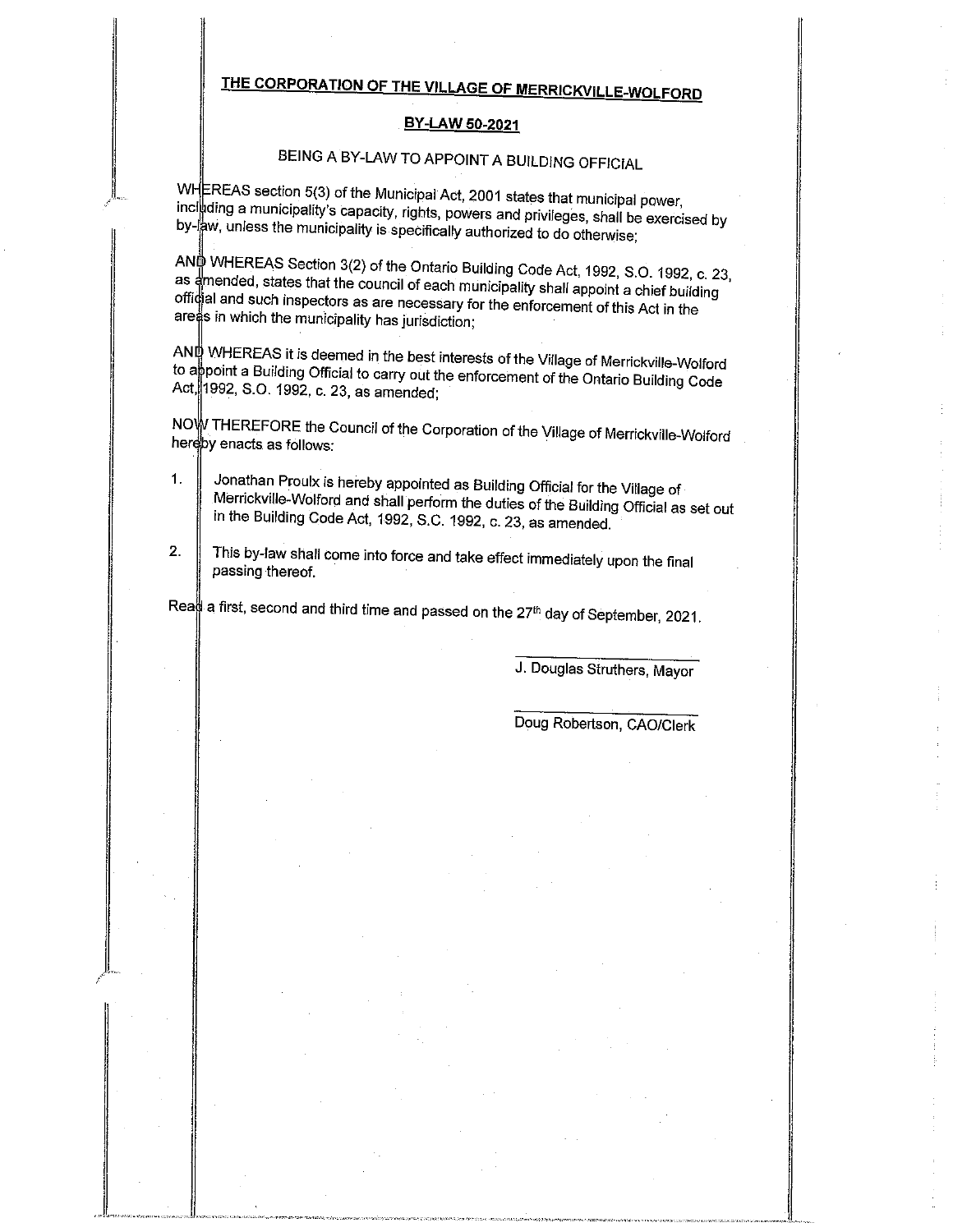Established 1793 Incorporated Wolford 1850 Merrickville 1860 Amalgamated 1998



### For Clerk's use only, if required; **Recorded Vote Requested** By: Cameron Y N. Foster Y N **Molloy** Y N **Struthers** N

# **VILLAGE OF MERRICKVILLE-WOLFORD**

Resolution Number: R - $-21$ 

Date: September 27, 2021

Moved by: Cameron Foster Molloy

Seconded by: Cameron Foster Molloy

Be it hereby resolved that: By-law 51-2021, being a by-law to confirm the

proceedings of the Council meeting of September 27, 2021, be read a first and second time, and that By-law 51-2021 be read a third and final time and passed.

Carried / Defeated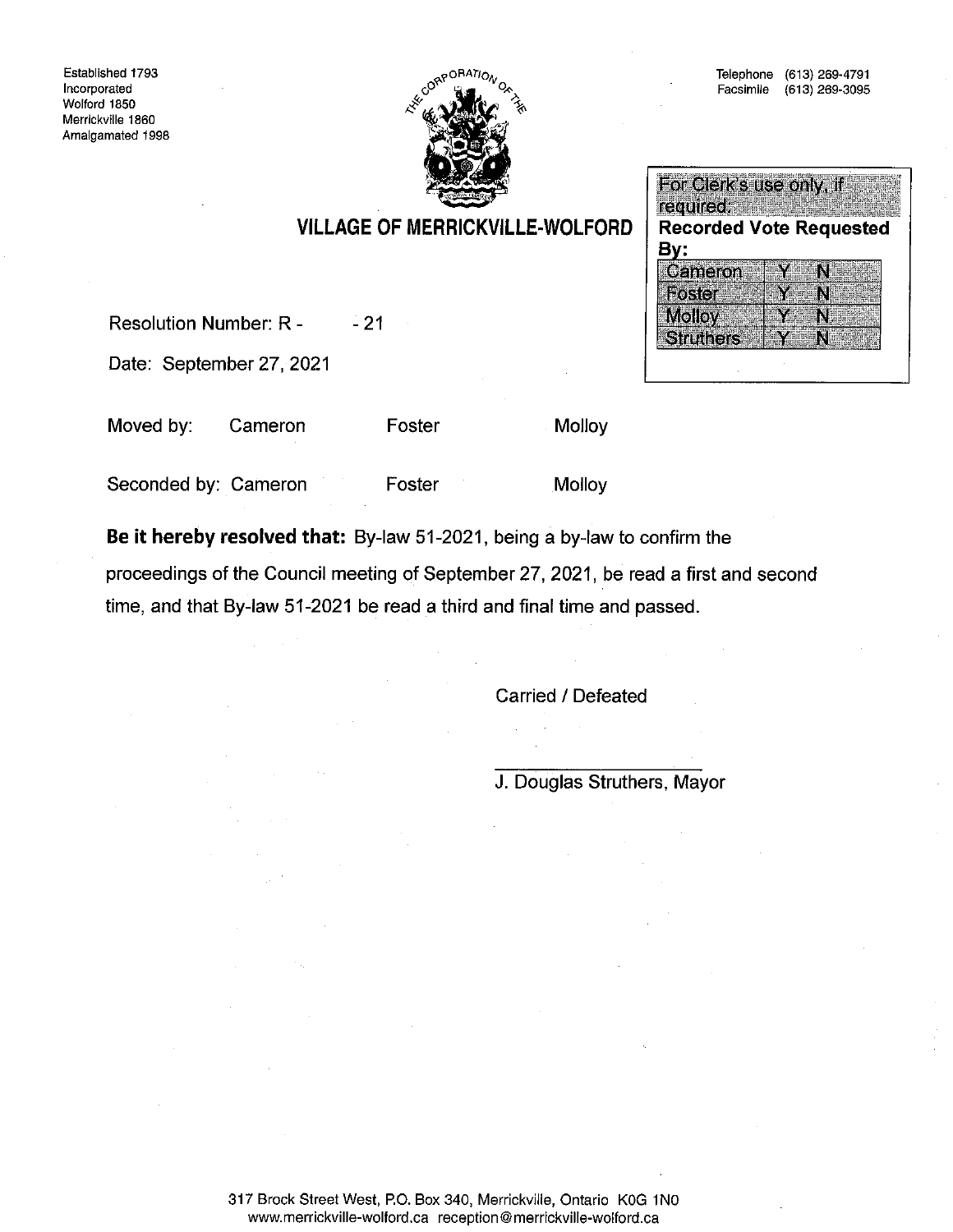# THE CORPORATION OF THE VILLAGE OF MERRICKVILLE-WOLFORD

### BY-LAW 51-2021

### BEING A BY-LAW TO CONFIRM THE PROCEEDINGS OF THE COUNCIL OF THE CORPORATION OF THE VILLAGE OF MERRICKVILLE-WOLFORD AT ITS MEETING HELD ON SEPTEMBER 27, 2021

WHEREAS section 5(3) of the Municipal Act, 2001 states that municipal power, including a municipality's capacity, rights, powers and privileges, shall be exercised by by  $\frac{1}{R}$ w, unless the municipality is specifically authorized to do otherwise;

ANO WHEREAS it is deemed prudent that the proceedings of the Council of the Corporation of the Village of Merrickville-Wolford (hereinafter referred to as "Council") at its meeting held on September 27, 2021 be confirmed and adopted by by-law;

NOW THEREFORE the Council of the Corporation of the Village of Merrickville-Wolford hereby enacts as follows:

- The proceedings and actions of Council at its meeting held on September 27,  $1<sub>1</sub>$ 2021 and each recommendation, report, and motion considered by Council at the said meeting, and other actions passed and taken by Council at the said meeting are hereby adopted, ratified and confirmed.
- $2.$ The Mayor or his or her designate and the proper officials of the Village of Merrickville-Wolford are hereby authorized and directed to do all things necessary to give effect to the said action or to obtain approvals where required and, except where otherwise provided, the Mayor and Clerk are hereby directed to execute all documents necessary in that regard, and the Clerk is hereby authorized and directed to affix the Corporate Seal of the Municipality to all such documents.

This py-law shall come into force and take effect immediately upon the final passing thereof.

Read a first, second and third time and passed on the 27<sup>th</sup> day of September, 2021.

J. Douglas Struthers, Mayor

Doug Robertson, CAO/Clerk